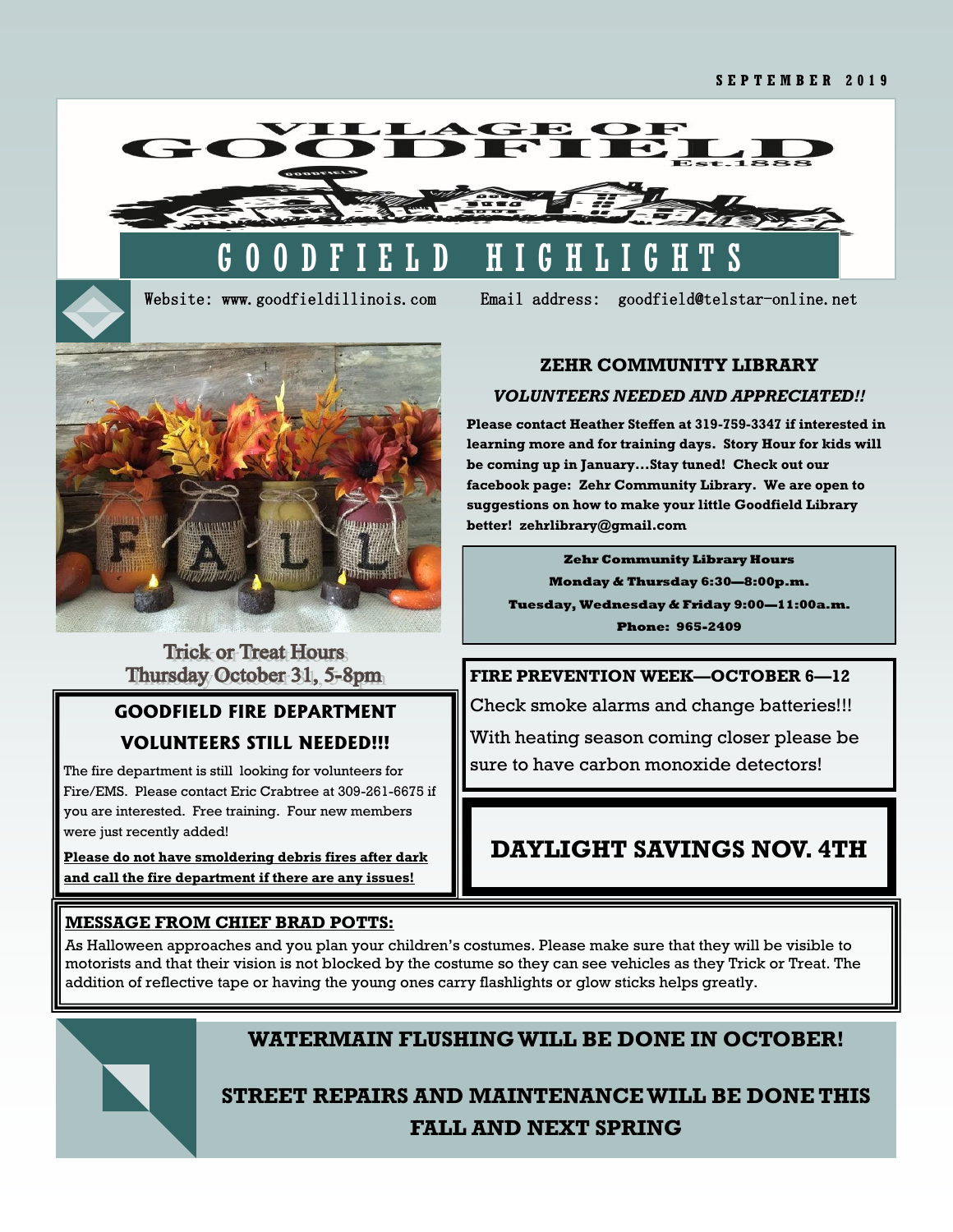# MISCELLANEOUS VILLAGE INFO

#### **SOLICITOR'S**

Be aware of solicitor's and know what to ask! If anyone is going door to door selling anything they must have a solicitor's permit from the Village.

They also must carry the permit on them. If they do not have a permit please call the Village Hall (965- 2517) or Goodfield Police (447- 6265).

As always...never let someone into your house if you do not know them!

#### **DIRECT DEBIT AVAILABLE FOR WATER & SEWER PAYMENTS**

The Village accepts direct debit for water/sewer payments. This eliminates the need to write a check to the Village. You receive a bill stating how much you owe, then the amount is automatically debited from your selected bank account on the specified date. Applications are available on the Village Website www.goodfieldillinois.com or can be picked up at the Village Hall.

#### **Fall Street Maintenance**

Fall street maintenance work is done to repair some street damage along with maintenance of ditches and the edges of the roads. This may result in grading the ditch area along the road to promote better drainage. Keep in mind your property line usually ends 10-15 feet from the edge of the street. This allows us to perform maintenance to the road and ditches as needed in the public right of way.

# **Snow Plowing**

Snow Plowing season will soon be here! Please help us make the job easier and faster for everyone by not parking on the streets until after the streets have been cleared. This would be very helpful for the operators. Snowfalls require vehicles to be removed from the streets until the streets are cleared edge to edge. Repeat offenders will be ticketed and or towed. We also request residents and businesses not pushing, shoveling or blowing snow into the streets. Keep pushed snow on your property as it creates problems for the snow plows and street traffic. Your cooperation is appreciated and helps to complete the job sooner.

#### **Burning in the Village**

Open burning of yard waste and garbage can create problems for yourself and neighbors. Village Codes states, "It shall be unlawful for any person to burn any garbage, refuse, shingles, tires, plastics or any petroleum products within the Village. No material of any description shall be burned after 8:00p.m., or before 7:00a.m., with the exception of attended small campfires for cooking purposes. Burning is prohibited on any public streets, sidewalks or alleys of the Village.

**ADDWC RECYCLING CONTACT INFORMATION**

Phone: 309-467-3015

ADDWC@MTCO.com

#### **Grass Clippings**

Please do not blow grass clippings on the streets or sidewalks. This restricts the flow to the storm sewer system.

#### **POLICE NUMBERS**

FOR EMERGENCIES both Tazewell and Woodfore County DIAL 911 NON EMERGENCY TAZEWELL COUNTY (800) 322-9166 NON EMERGENCY WOODFORD COUNTY (309) 467-2375 POLICE DEPARTMENT 106 E FIRST ST., DEER CREEK (309) 447-6265